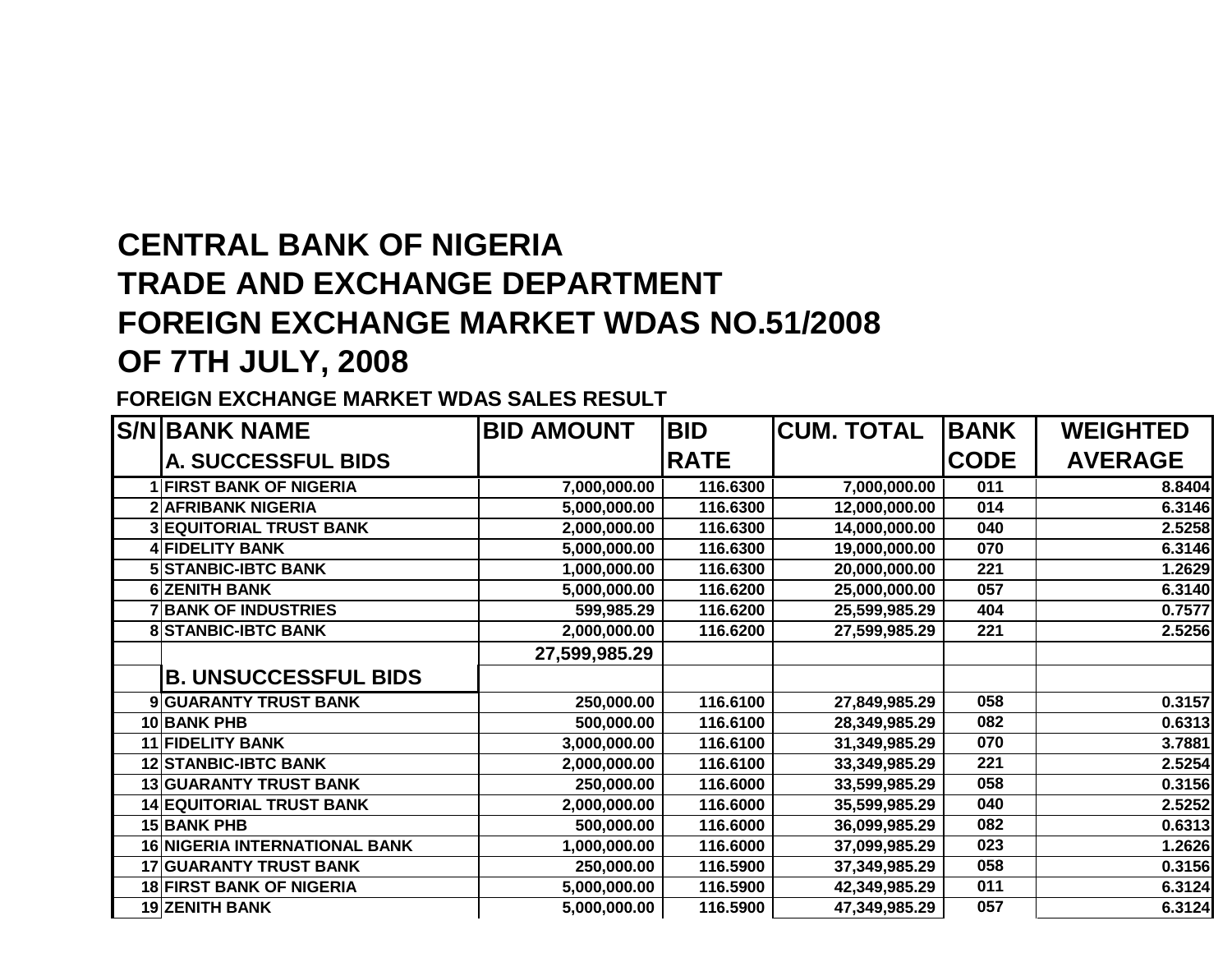| 20 STANDARD CHARTERED BANK      | 5,000,000.00  | 116.5900 | 52,349,985.29 | 068 | 6.3124   |
|---------------------------------|---------------|----------|---------------|-----|----------|
| 21 NIGERIA INTERNATIONAL BANK   | 1,000,000.00  | 116.5900 | 53,349,985.29 | 023 | 1.2625   |
| 22 OCEANIC BANK INTERNATIONAL   | 10,000,000.00 | 116.5900 | 63,349,985.29 | 056 | 12.6248  |
| 23 FIRST CITY MONUMENT BANK     | 2,000,000.00  | 116.5800 | 65,349,985.29 | 214 | 2.5247   |
| 24 NIGERIA INTERNATIONAL BANK   | 2,000,000.00  | 116.5700 | 67,349,985.29 | 023 | 2.5245   |
| <b>25 FIRST BANK OF NIGERIA</b> | 8,000,000.00  | 116.5500 | 75,349,985.29 | 011 | 10.0964  |
| 26 OCEANIC BANK INTERNATIONAL   | 10,000,000.00 | 116.5500 | 85,349,985.29 | 056 | 12.6205  |
| 27 STANDARD CHARTERED BANK      | 1,000,000.00  | 116.5400 | 86,349,985.29 | 068 | 1.2619   |
| 28 FIRST CITY MONUMENT BANK     | 5,000,000.00  | 116.5300 | 91,349,985.29 | 214 | 6.3092   |
| 29 STANDARD CHARTERED BANK      | 1,000,000.00  | 116.5000 | 92,349,985.29 | 068 | 1.2615   |
|                                 | 64,750,000.00 |          |               |     |          |
| <b>TOTAL</b>                    | 92,349,985.29 |          |               |     | 116.5896 |

## **BANKS' BDC CASH REQUEST**

| <b>S/N BANK NAME</b>           | <b>BID AMOUNT</b> | <b>BID</b>  | <b>CUM. TOTAL</b> | <b>BANK</b> |
|--------------------------------|-------------------|-------------|-------------------|-------------|
| <b>A. SUCCESSFUL BIDS</b>      |                   | <b>RATE</b> |                   | <b>CODE</b> |
| <b>1 UNITY BANK</b>            | 2,000,000.00      | 116.6300    | 2,000,000.00      | 215         |
| <b>2 FIRST INLAND BANK</b>     | 2,000,000.00      | 116.6300    | 4,000,000.00      | 085         |
| <b>3 FIDELITY BANK</b>         | 2,000,000.00      | 116.6200    | 6,000,000.00      | 070         |
| <b>4 SKYE BANK</b>             | 2,000,000.00      | 116.6200    | 8,000,000.00      | 076         |
| <b>5 BANK PHB</b>              | 2,000,000.00      | 116.6200    | 10,000,000.00     | 082         |
| 6 FIRST CITY MONUMENT BANK     | 2,000,000.00      | 116.6200    | 12,000,000.00     | 214         |
| <b>7 INTERCONTINENTAL BANK</b> | 2,000,000.00      | 116.6200    | 14,000,000.00     | 069         |
| <b>8 EQUITORIAL TRUST BANK</b> | 2,000,000.00      | 116.6200    | 16,000,000.00     | 040         |
| <b>TOTAL</b>                   | 16,000,000.00     |             |                   |             |